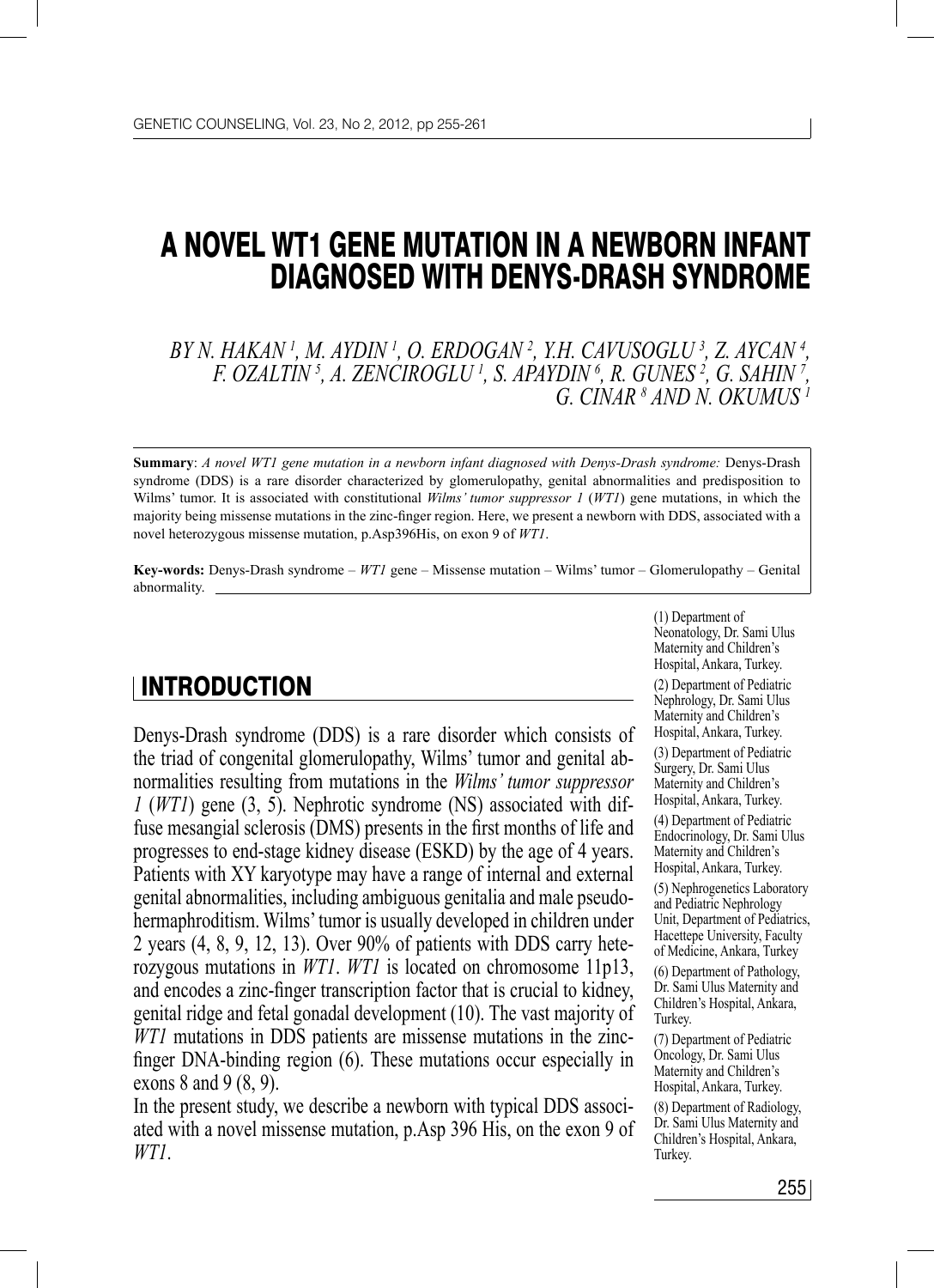#### CASE REPORT

A 20-day-old newborn was referred to our neonatal intensive care unit because of ambiguous genitalia, generalized edema and renal failure. He was born via cesarean section at 38 weeks of gestation, with a 2700 g birth weight, from a 17-year-old primipar woman. Parents were first degree cousins.

On admission, body weight was 3750 g. Arterial blood pressure was 110/70 mmHg  $(95<sup>th</sup>$  percentile value 90/60 mmHg), and generalized edema was noted (Fig. 1). Stretched penile length was  $1.5 \text{ cm } (\leq 10^{th}$ 



*Figure 1*: Note that the generalized edema.

percentile) with penoscrotal hypospadias, bifid scrotum and nonpalpable gonads (Fig. 2). Laboratory investigations were as follows; urinary protein >1000 mg/dL with a spot urine protein/creatinine ratio of 33, blood urea nitrogen 55 (3-12) mg/dL, creatinine 3.5 (0.3-1) mg/dL, total protein 2.2 (4.6-7.4) g/dL, and albumin 1.2 (2.5-3.5) g/dL. The glomerular filtration rate was 6.2 ml/min/1.73m². Karyotype analysis showed a normal male karyotype, 46XY. The abdominal ultrasonography showed bilateral grade 2 increased renal parenchymal echogenity and a smooth contoured mass with a size of 25x27 mm in the lower pole of the right kidney (Fig. 3). Thus, the patient was diagnosed as DDS. On the 55th day, in addition to right nephroureterectomy, biopsies were obtained from two suspected gonadal tissues in the pelvic region and the left kidney. Pathological examination of the removed mass showed Stage-I neoplastic Wilms' tumor (Fig. 4), while histopathological as-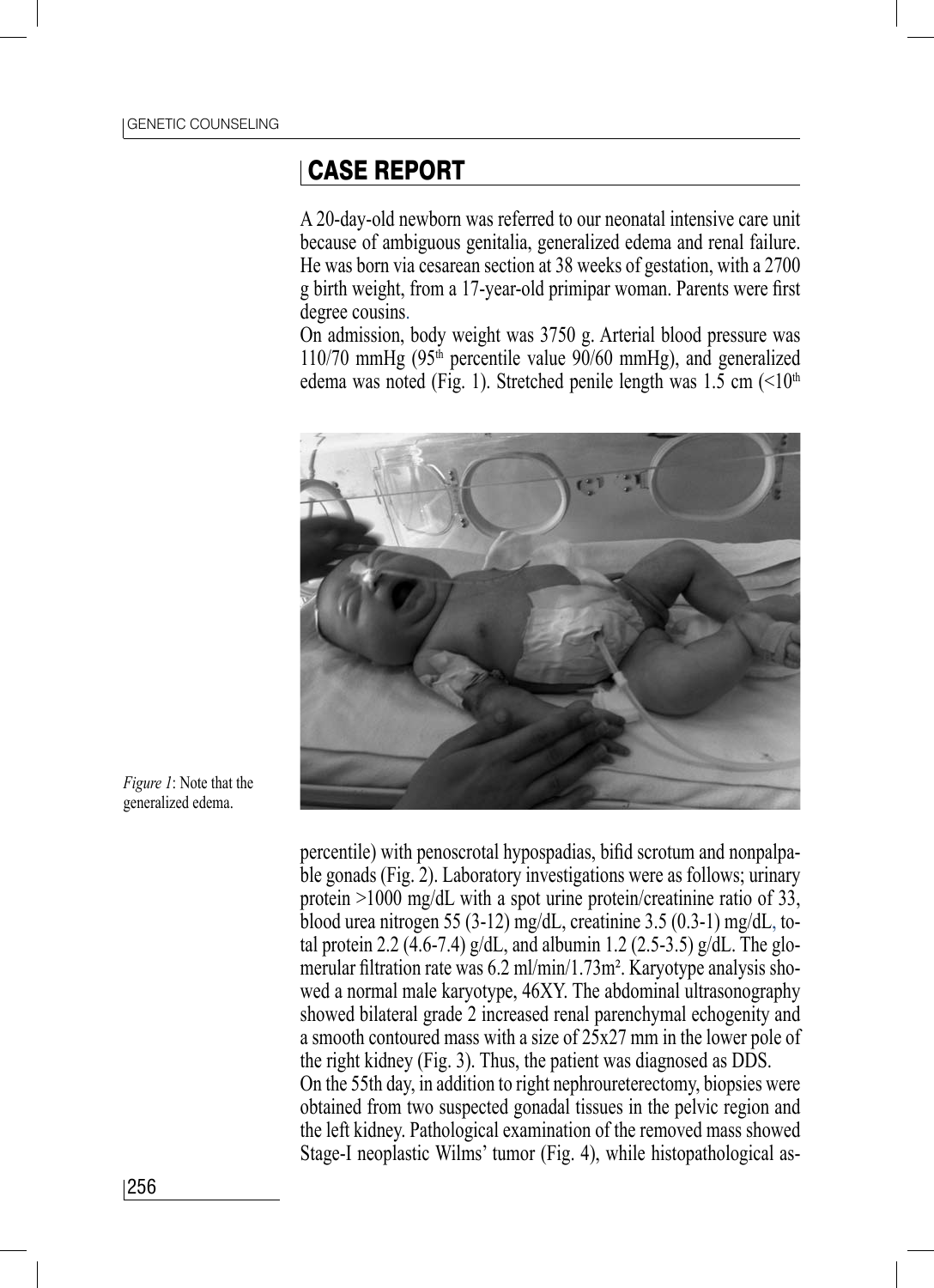

*Figure 2:* Ambiguous genitalia on urogenital examination.



*Figure 3*: The abdominal ultrasonography scan demonstrating that grade 2 increased renal parenchymal echogenity and a smooth contoured mass in the lower pole of the right kidney.

sessment of the kidneys was compatible with DMS (Fig. 5). The biopsy specimens of the gonads showed normal testicular tissue. Direct sequencing analysis of exon 9 of *WT1* revealed a heterozygous missense mutation, c.1186G>C (p.Asp396His), confirming DDS diagnosis at the molecular level (Fig. 6). He **died** on the 95th day of life due to sepsis and ESKD despite intensive supportive care.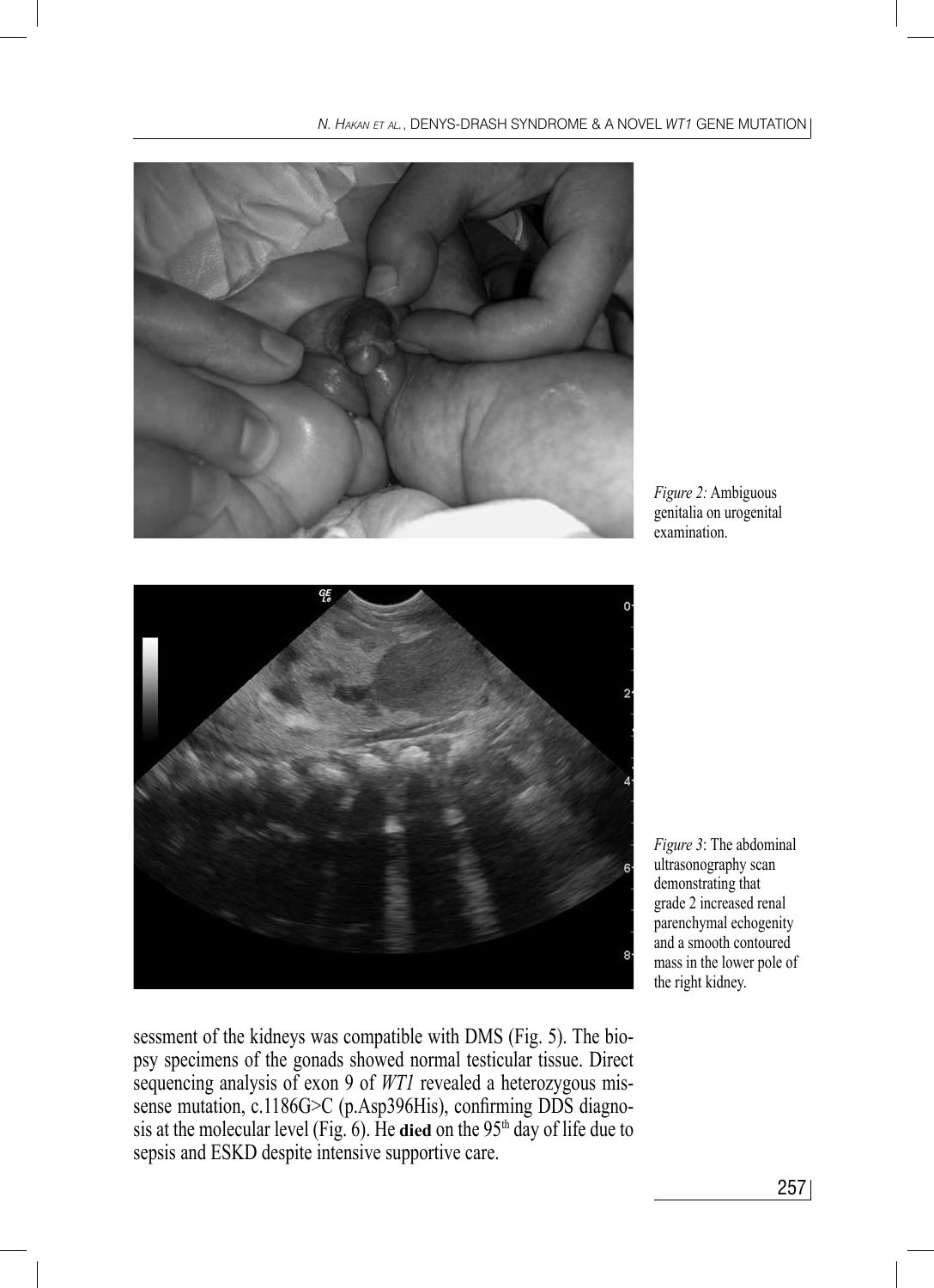

*Figure 4*: Pathological examination of the resected mass demonstrating Stage-I neoplastic Wilms' tumor.

*Figure 5*: Pathological examination of the kidneys demonstrating DMS.

## DISCUSSION

*WT1* encodes different isoforms of the WT1 protein. The WT1 protein mediates the mesenchymal-epithelial transition and differentiation during morphogenesis of the kidney and gonad by repressing genes that encode cell proliferation factors and by activating genes that encode markers of epithelial cell differentiation (9, 10). Mutations in the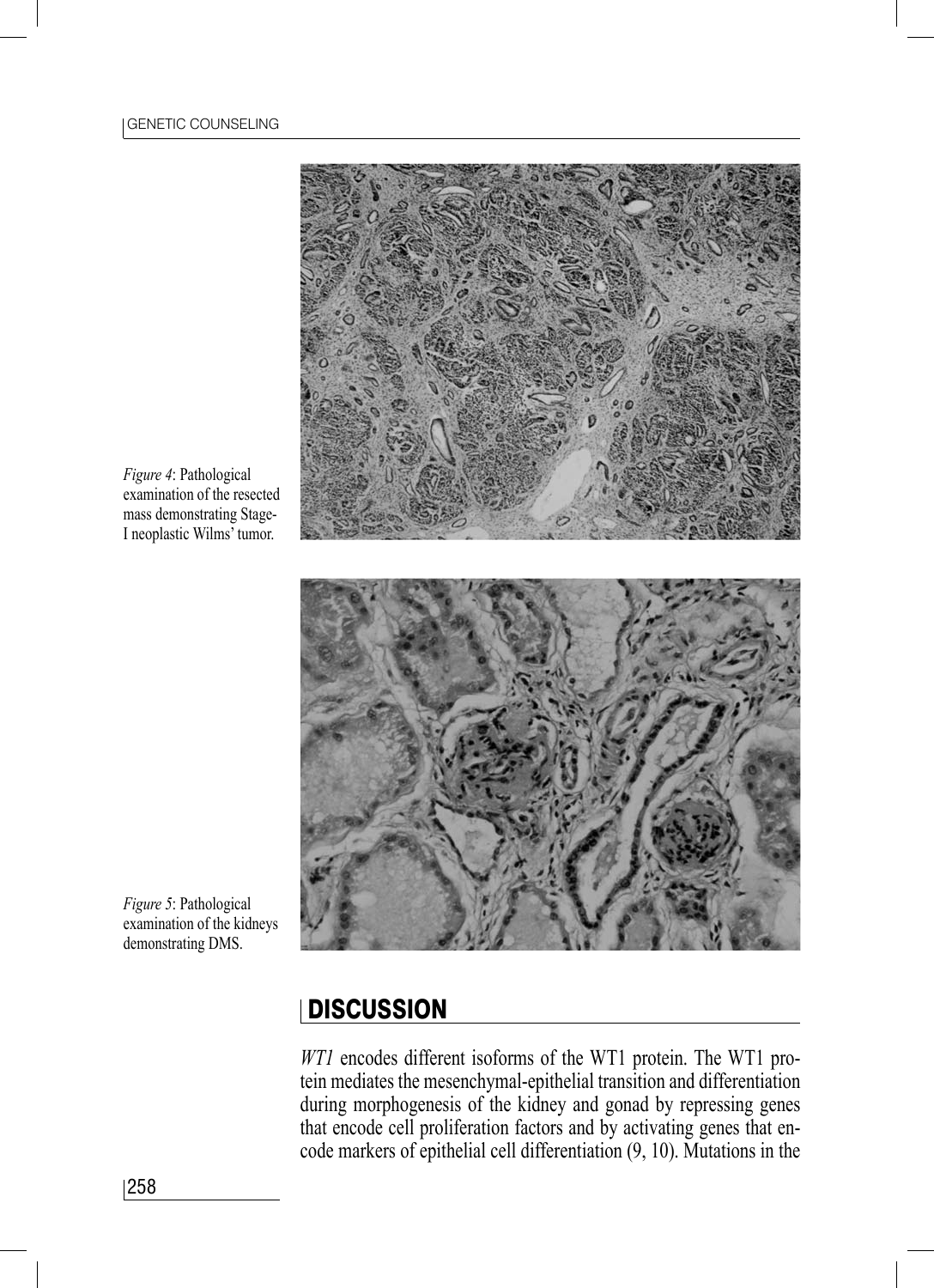*WT1* result in loss of its regulatory function. Mutations of *WT1* can also cause Frasier syndrome (FS) and WAGR syndrome (Wilms' tumor, aniridia, genital abnormality and mental retardation) in addition to DDS (1, 2, 7).

Most of the constitutional mutations reported so far in the DDS have been close to or within the zinc finger coding region of the *WT1* (6). c.384C>T mutation leading disruption of the third zinc finger of *WT1* has been reported in 17 of the 34 DDS patients (8). So far, an increasing number of mutations in other exons have been described. We found a previously unreported heterozygous missense mutation c.1186G>C (p.Asp396His) in exon 9 of *WT1* in our patient.

This range of clinical phenotypes demonstrates the difficulty in making phenotype-genotype correlations with type of *WT1* gene mutations. Pelletier *et al*. (9) reported a case of mutation c.1180C>T in exon 9 of *WT1* gene that is genotypically and fenotypically male. In contrast to our case, steroid resistant NS has started at 3.5 years old and renal biopsy has shown FSGS in their case. Similar to our case, it is reported that extrarenal anomalies such as hypospadias and cryptorchidism, and Wilms' tumor was present at the time of diagnosis. While NS and



*Figure 6*: Sequence analysis of exon 9 of the *WT1* gene.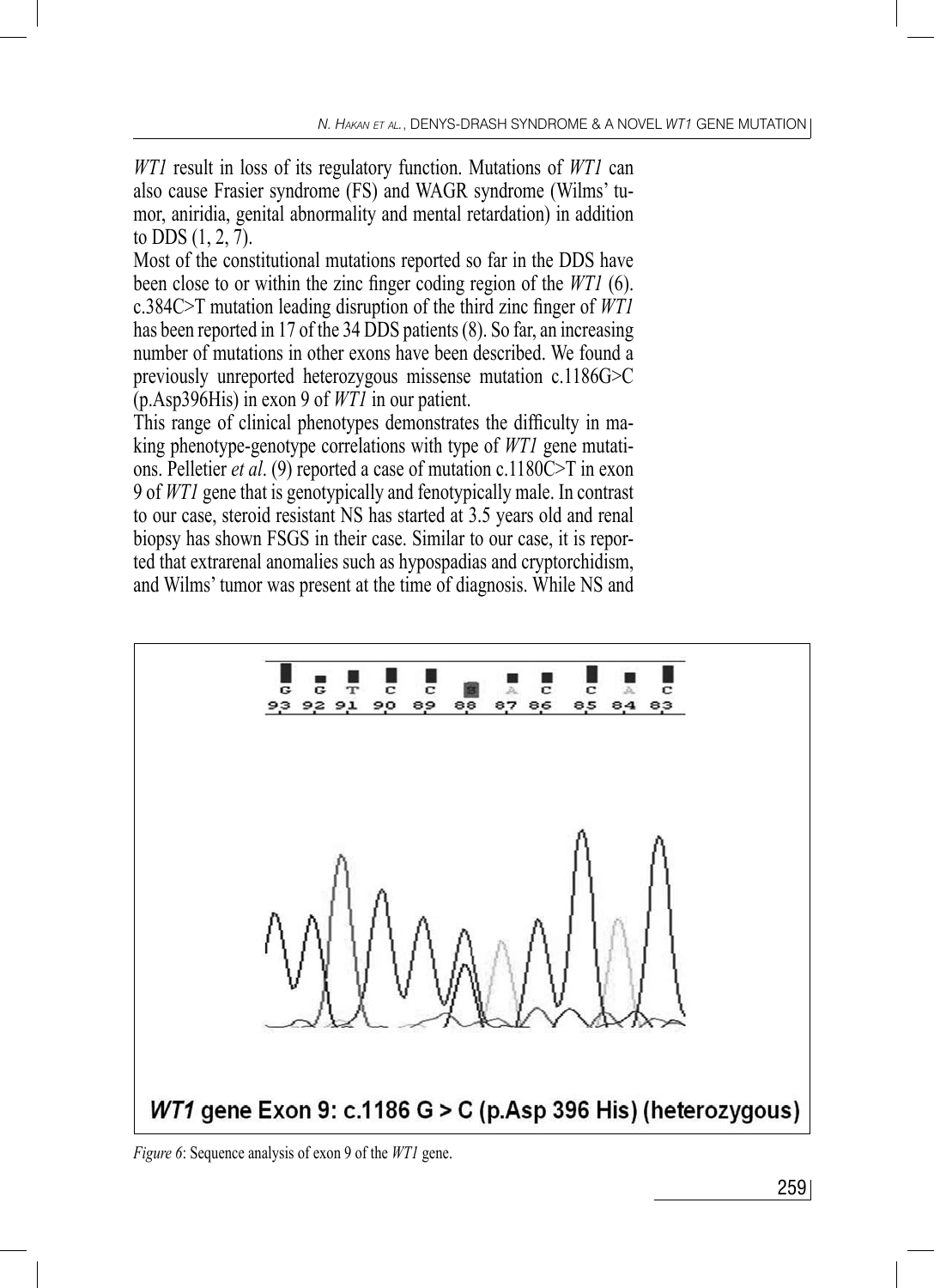ESKD development were observed in our case within 1 month, they reported ESKD 6 months after diagnosis. In addition, Ruf *et al.* (11) reported a case with c.1162T>C mutation in exon 9 of *WT1* who was genotypically and fenotypically female and had no extrarenal anomalies. Similar to our case, it is reported that steroid resistant NS has started in the first month and renal biopsy has shown DMS. However, in contrast to our case, an ESKD and Wilms' tumor has developed 18 months after diagnosis.

As a conclusion, in case of NS associated with ambiguous genitalia DDS should be considered. Molecular analysis of *WT1* gene is helpful for confirming the diagnosis.

## **REFERENCES**

- 1. *ANDRADE J.G., GUARAGNA M.S., SOARDI F.C., GUERRA-JÚNIOR G., MELLO M.P., MACIEL-GUERRA A.T.*: Clinical and genetic findings of five patients with WT1-related disorders. *Arq. Bras. Endocrinol. Metabol.*, 2008, *52*, 1236-1243.
- 2. *AUBER F., LORTAT-JACOB S., SARNACKI S., JAU-BERT F., SALOMON R., THIBAUD E., JEANPIER-RE C., NIHOUL-FÉKÉTÉ C.*: Surgical management and genotype/phenotype correlations in WT1 generelated diseases (Drash, Frasier syndromes). *J. Pediatr. Surg.*, 2003, *38*, 124-129.
- 3. *DENYS P., MALVAUX P., VAN DEN BERGHE H., TANGHE W., PROESMANS W.*: Association of an anatomo-pathological syndrome of male pseudohermaphroditism, Wilms' tumor, parenchymatous nephropathy and XX/XY mosaicism. *Arch. Fr. Pediatr.*, 1967, *24*, 729-739.
- 4. *DILLER L., GHAHREMANI M., MORGAN J., GRUNDY P., REEVES C., BRESLOW N., GREEN D., NEUBERG D., PELLETIER J., LI F.P.*: Constitutional WT1 mutations in Wilms' tumor patients. *J. Clin. Oncol.*, 1998, *16*, 3634-3640.
- 5. *DRASH A., SHERMAN F., HARTMANN W.H., BLIZ-ZARD R.M.*: A syndrome of pseudohermaphroditism, Wilms' tumor, hypertension, and degenerative renal disease. *J. Pediatr.*, 1970, *76*, 585-593.
- 6. *LITTLE M., HOLMES G., BICKMORE W., VAN HEYNINGEN V., HASTIE N., WAINWRIGHT B.*: DNA binding capacity of the WT1 protein is abolished by Denys-Drash syndrome WT1 point mutations. *Hum. Mol. Genet.*, 1995, *4*, 351-358.
- 7. *MILLER R.W., FRAUMENI J.F. JR., MANNING M.D.*: Association of Wilms' tumor with aniridia, he-

mihypertrophy and other congenital malformations. *N. Engl. J. Med.*, 1964, *270*, 922-927.

- 8. *MUELLER R.F.*: The Denys-Drash syndrome. *J. Med. Genet.*, 1994, *31*, 471-477.
- 9. *PELLETIER J., BRUENING W., KASHTAN C.E., MAUER S.M., MANIVEL J.C., STRIEGEL J.E., HOUGHTON D.C., JUNIEN C., HABIB R., FOU-SER L., FINE R.N., SILVERMAN B.N., HABER D.A., HOUSMAN D.*: Germline mutations in the Wilms' tumor suppressor gene are associated with abnormal urogenital development in Denys-Drash syndrome. *Cell.*, 1991, *67*, 437-447.
- 10. *PRITCHARD-JONES K., FLEMING S., DAVIDSON D., BICKMORE W., PORTEOUS D., GOSDEN C., BARD J., BUCKLER A., PELLETIER J., HOUS-MAN D., VAN HEYNINGEN V., HASTIE N.:* The candidate Wilms' tumour gene is involved in genitourinary development. *Nature*, 1990, 346, 194-197.
- 11. *RUF R.G., SCHULTHEISS M., LICHTENBERGER A., KARLE S.M., ZALEWSKI I., MUCHA B., EVER-DING A.S., NEUHAUS T., PATZER L., PLANK C., HAAS J.P., OZALTIN F., IMM A., FUCHSHUBER A., BAKKALOGLU A., HILDEBRANDT F., APN STUDY GROUP*: Prevalence of WT1 mutations in a large cohort of patients with steroid-resistant and steroid-sensitive nephrotic syndrome. Kidney Int., 2004, 66, 564-570.
- 12. *SAKAMOTO J., TAKATA A., FUKUZAWA R., KI-KUCHI H., SUGIYAMA M., KANAMORI Y., HASHI-ZUME K., HATA J.I.*: A novel WT1 gene mutation associated with Wilms' tumor and congenital male genitourinary malformation. *Pediatr. Res.*, 2001, *50*, 337-344.